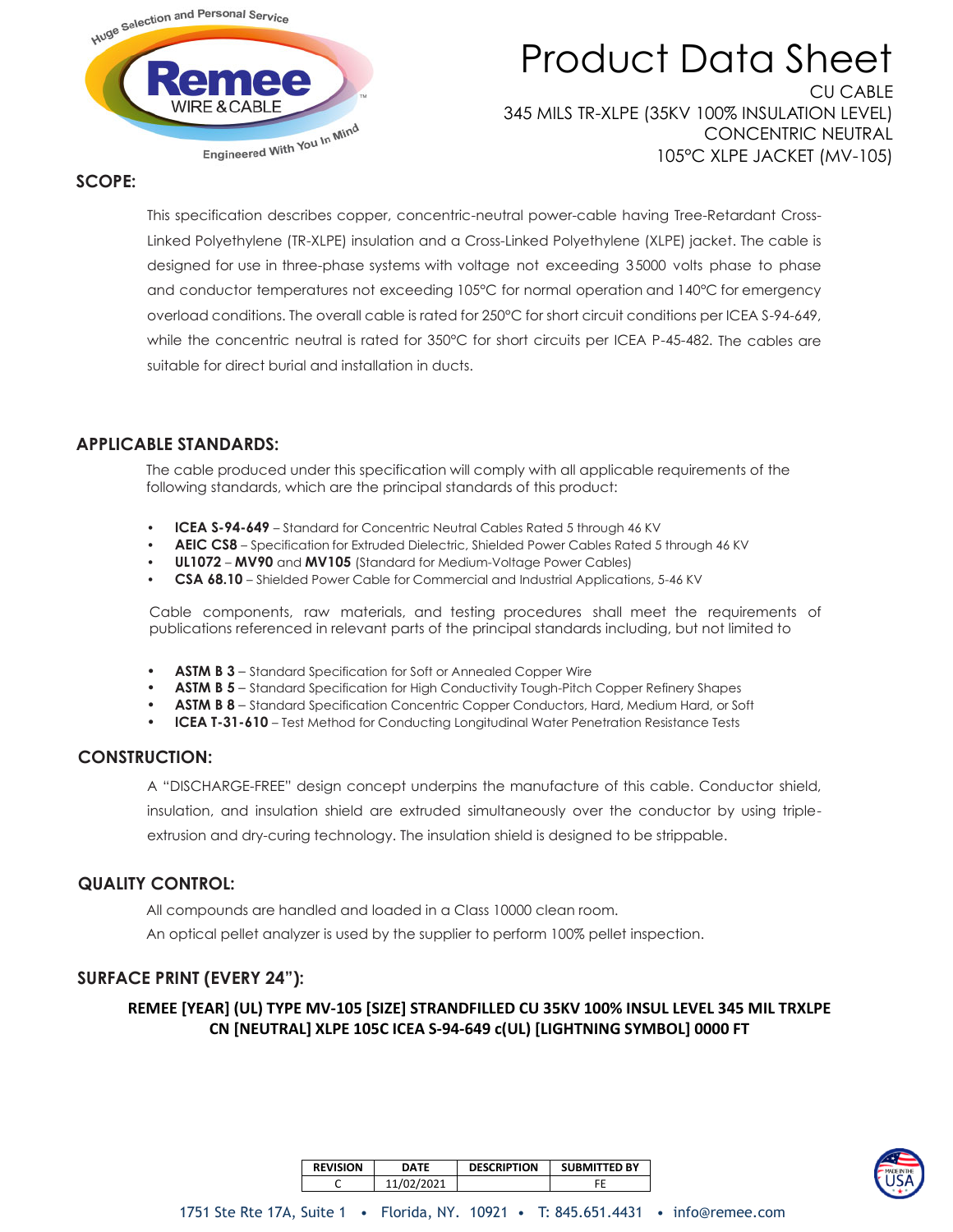

### **C) INSULATION**

A layer of Tree-Retardant Cross-Linked Polyethylene (TR-XLPE) is extruded over the conductor shield. Nominal thickness of the insulation shall be 345 mils. Minimum thickness shall not be less than 330 mils and maximum thickness not more than 375 mils. In accordance with ICEA S-94-649 Part 4.

#### **D) INSULATION SHIELD** The semi- conducting shielding thermosetting compound are extruded over the insulation. In accordance with ICEA S-94-649 Part 5.

#### **E) CONCENTRIC NEUTRAL**

The concentric neutral conductor shall consist of bare annealed copper wire per ANSI/ICEA S-94- 649 Part 6, applied helically over the outer semi-conducting shield with a lay of not less than six, nor more than ten times the diameter over the concentric neutral conductor. The neutral indents in the insulation shield shall be within the requirements of ANSI/ICEA S-94-649 Part 5.2.

### **F) NON-CONDUCTING JACKET**

Cross-Linked polyethylene (XLPE) shall be extruded (Extrudedto-Fill) over the neutral. Three red stripes spaced 120° apart around the cable center shall be extruded longitudinally on the jacket surface. In accordance with ICEA S-94-649 Part 7, stripes in accordance with ICEA S-94-649 Part 8.

**B) CONDUCTOR SHIELD** The semi-conducting shield is extruded over the stranded conductor. In accordance with ICEA S-94-649 Part 3.

#### **A) CONDUCTOR** Conductor is class B stranded copper. Conductor is compact for sizes less than 1250 KCMIL and compressed for greater. The wires before stranding shall meet requirements of ASTM B 8. In accordance with ICEA S-94-649 Part 2.

## **TESTING:**

Cable shall be tested as described in Parts 9 and 10 of ICEA S-94-649 and part G of AEIC CS8. Corresponding production tests shall be done in accordance with ICEA T-27-581, ICEA T-28-562, ICEA T-24-380, and ICEA T-31-610. Factory test reports are available upon request.

## **TEMPERATURE RATINGS:**

- Conductor maximum continuous temperature = 105°C
- Emergency temperature = 140°C
- Storing & working temperature range = -40…+105°C
- Installation & handling temperature = -10…+40°C

| <b>REVISION</b> | DATF       | <b>DESCRIPTION</b> | <b>SUBMITTED BY</b> |
|-----------------|------------|--------------------|---------------------|
|                 | 11/02/2021 |                    |                     |